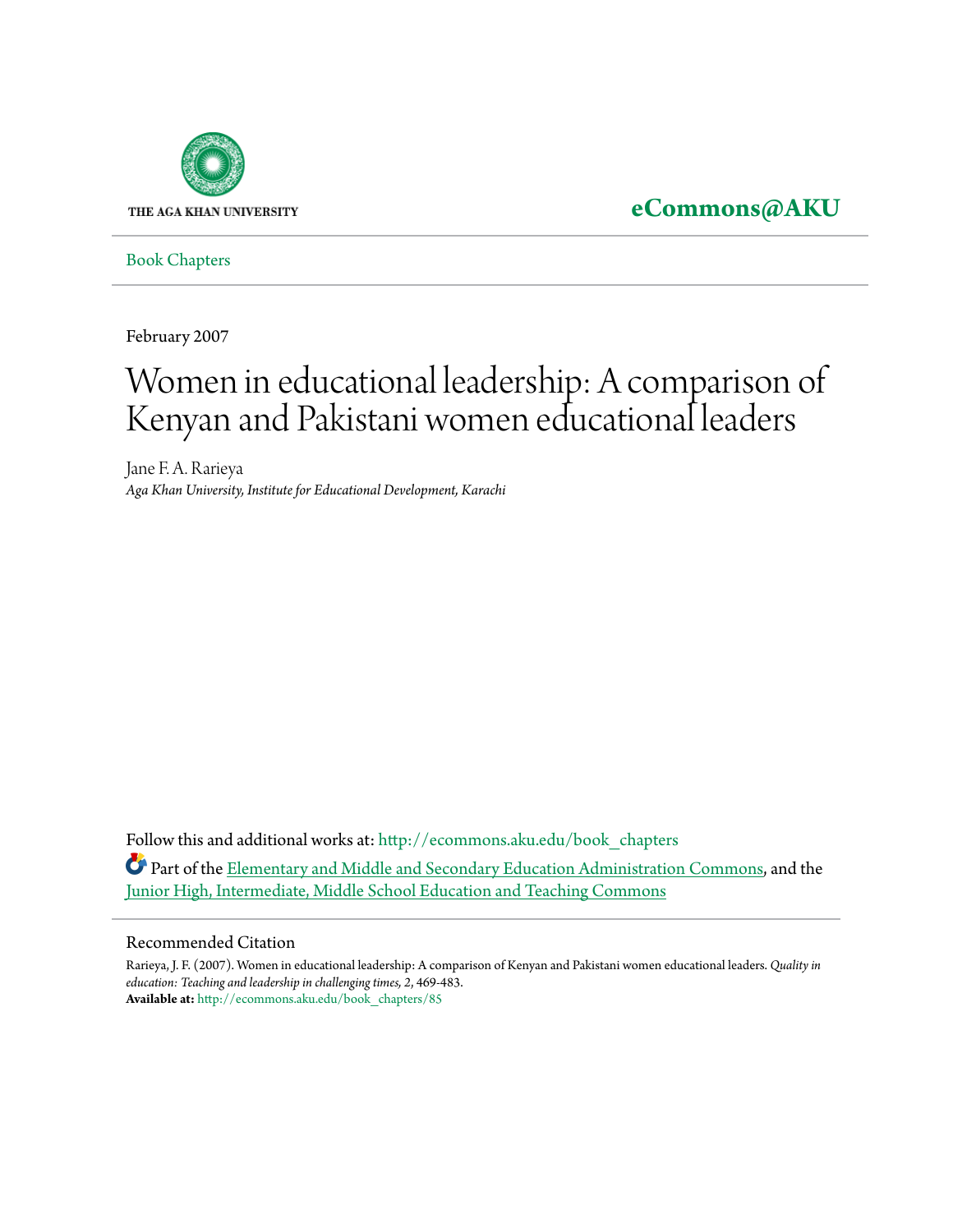## **Women in Educational Leadership: A Comparison of Kenyan and Pakistani Women Educational Leaders**

*Jane F. A. Rarieya, AKU-IED, Pakistan* 

### **Abstract**

*Though literature on educational leadership is expansive, most of it is related to the social and organisational structure of educational systems in the western world, thereby giving an impression that western models of leadership are universal. Hence, there is need to study school leadership in non-western countries because perspectives of educational leadership have been taken almost exclusively from western literature and practice.* 

*Women in educational leadership are in a minority in Pakistan and Kenya, as is the case in many parts of the world. Whilst a number of writers have attempted to identify and categorise some of the internal and external barriers to the progress of women's careers in educational leadership, little discourse has occurred in both Pakistan and Kenya concerning how women experience leadership and even less about the role of gender in educational leadership. This paper, therefore, sets out to share findings of two studies on Pakistani and Kenyan women in educational leadership. It presents the similarities and differences between the women educational leaders' experiences from a gender perspective, in the two countries and discusses the implication of the findings in the provision of education, especially in light of the Education for All (EFA) targets of both Kenya and Pakistan.* 

*The Pakistan study was a narrative inquiry based on several individual interviews with 4 the research participants and sought. A narrative approach was felt best suited to find out how the women have experienced and continue to experience gender in their positions of leadership. The Kenyan study, which is still currently going on, has employed the use of a life history approach as well as some ethnographic methods such as observations and document analysis. It has engaged 12 participants, though this paper presents findings from the first phase of the study which looked at how the personal and professional experiences of 6 women leaders have impacted on their leadership practices. For purposes of this paper, gender has been used as the dominating factor of analysis to frame the women's stories.*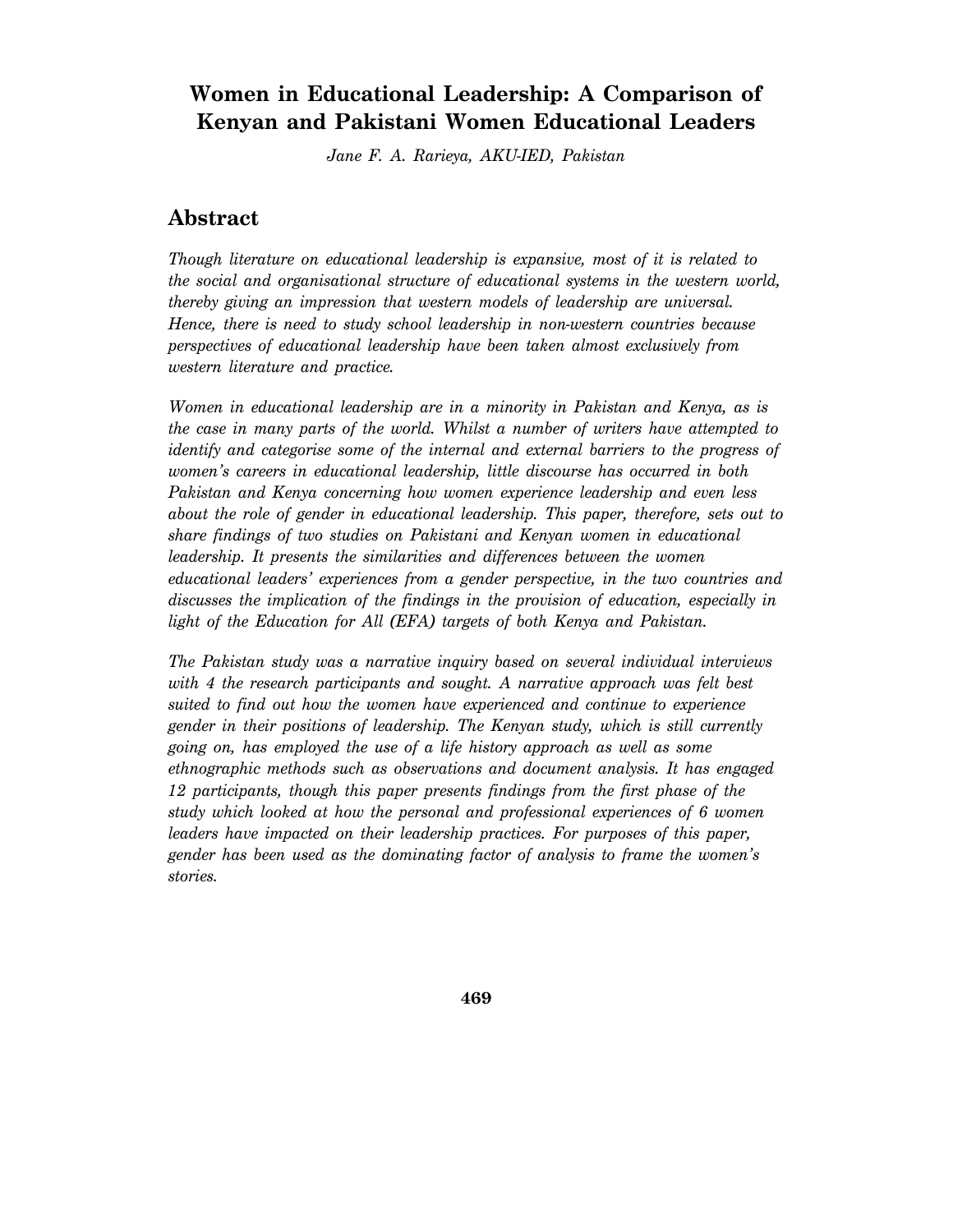# **Introduction**

Women in educational leadership are a minority in Pakistan and Kenya and in many other parts of the world as well. However, unlike many countries where women dominate the teaching profession and hence their absence at the management level is questionable, women teachers in Pakistan and Kenya make up only 31% and 40% respectively of the teaching force of the two countries (MOEST, 2004).

This low participation of women in teaching is due to the fact that female access to education is at a lower level than that of the males (Warwick & Reimers, 1995). Several reasons have been cited for the absence of girls and women in education, and these include poverty, cultural traditions and insecurity.

In both Kenya and Pakistan, the 'silence' on the issue of gender difference at the school leadership level, does not necessarily reflect their absence. Indeed, the very fact that teaching is a male dominated profession implies the absence of women in leadership positions in education. There has been an attempt on the part of both Pakistani and Kenyan governments to put up a career structure in order for teachers to enter managerial positions.

However, appointment to such levels is often largely dependent on the whims of influential persons in the higher echelons of the education ministry. As a result, few women are able to rise to the top of the profession. Men dominate and continue to dominate the decision making roles within the hierarchy.

Even though, a number of writers have attempted to identify and categorise some of the internal and external barriers to the progress of women's careers in educational leadership (for example, Brown and Ralph, 1996; Hall, 1996; Coleman, 2001), little discourse has occurred in Pakistan and Kenya concerning how women are able to experience leadership, and there is even less about the role of gender in educational leadership.

However, while reviewing the composition of teachers in Africa, Central America and South Asia; Davies (1990) concluded that "educational administration is still seen as a masculine occupation in many countries" (p. 62). This is also a view that is held by Memon (2003) about educational leadership in Pakistan.

This paper, therefore, sets out to compare the experiences of women educational leaders in Kenya and Pakistan, with respect to their growth as women as well as in leadership. Two separate studies were used to study the Kenyan and Pakistani leaders. This paper begins with a description of the methodology used in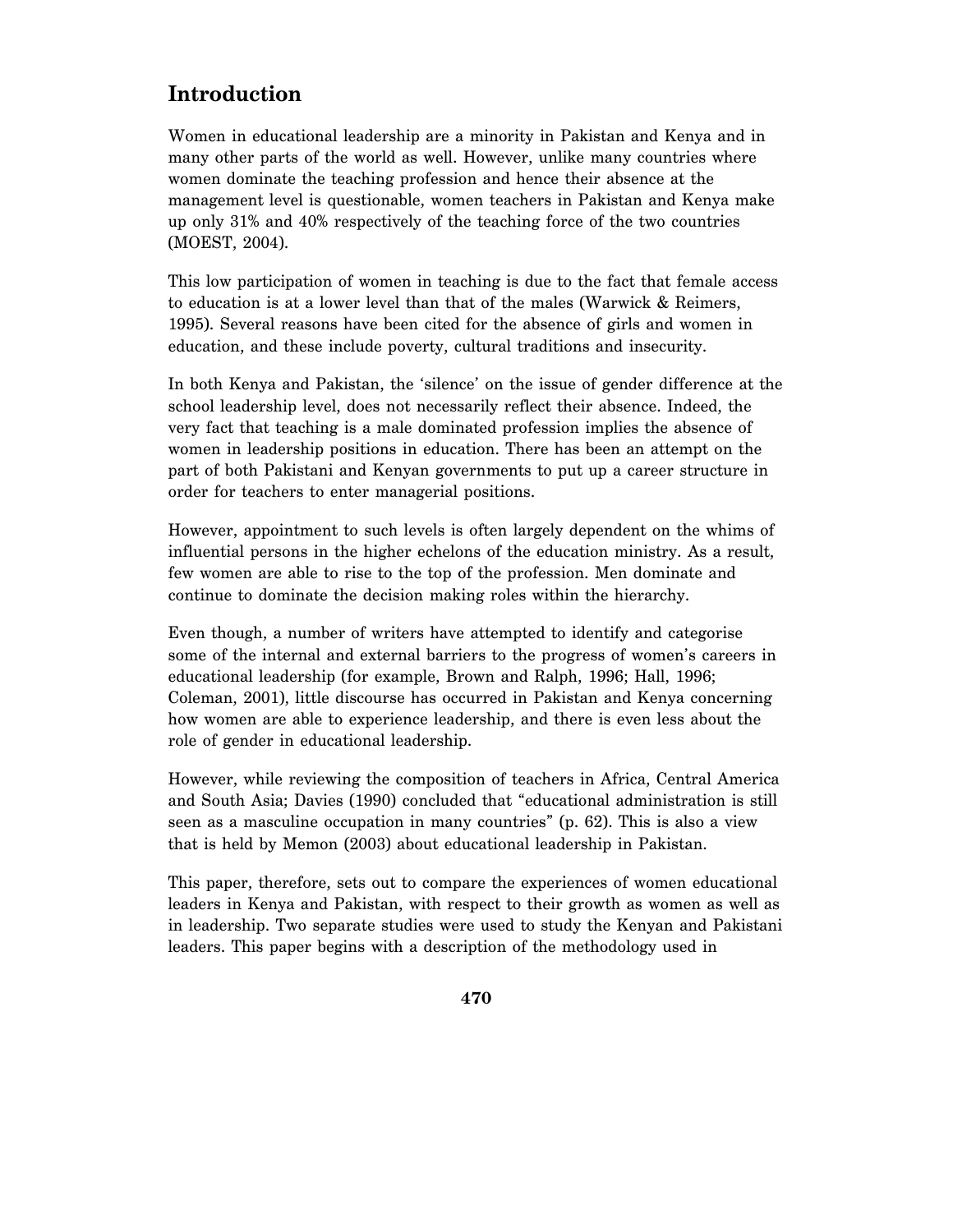conducting each study. Thereafter, it presents the similarities and differences in experiences between the women leaders, and furthermore looks at the implications of these findings in the light of the relationship between women in educational leadership, and their effect on the quality of leadership offered in educational institutions. It also takes a look at how these are likely to impact on the general quality of education in both countries.

# **Methodology**

The study on the Pakistan women educational leaders was a narrative inquiry based on several individual interviews with four research participants.

A narrative approach was felt to be best suited to find out how the women have experienced and continue to experience gender related issues in their positions of leadership. In addition to the formal interviews, I was in constant dialogue with the participants to ask further questions or to clarify issues that arose out of the interviews.

At the time of the study, the women were either on or had completed leadership and Management Professional Development Programmes at the Higher Education Institute where I teach. All the women were married and had been in leadership positions between 3 to 16 years and ranged in age between 28 – 48 years.

The Kenyan study, which remains ongoing, has employed the use of a life history approach as well as some ethnographic methods such as observations and document analysis. It has engaged 12 participants, though this paper presents findings from the first phase of the study, which looked at how the personal and professional experiences of the 6 women leader impacted on their leadership practices. These women have been in school leadership ranging from 1.5 to 16 years and ranged in age from 38 – 54 years.

In this paper, gender has been used as the dominating factor of analysis to frame the women's experiences. Findings of both studies are presented along with relevant data to highlight ways in which gender has been and still is configured within the lives of all the women educational leaders despite of their leadership positions.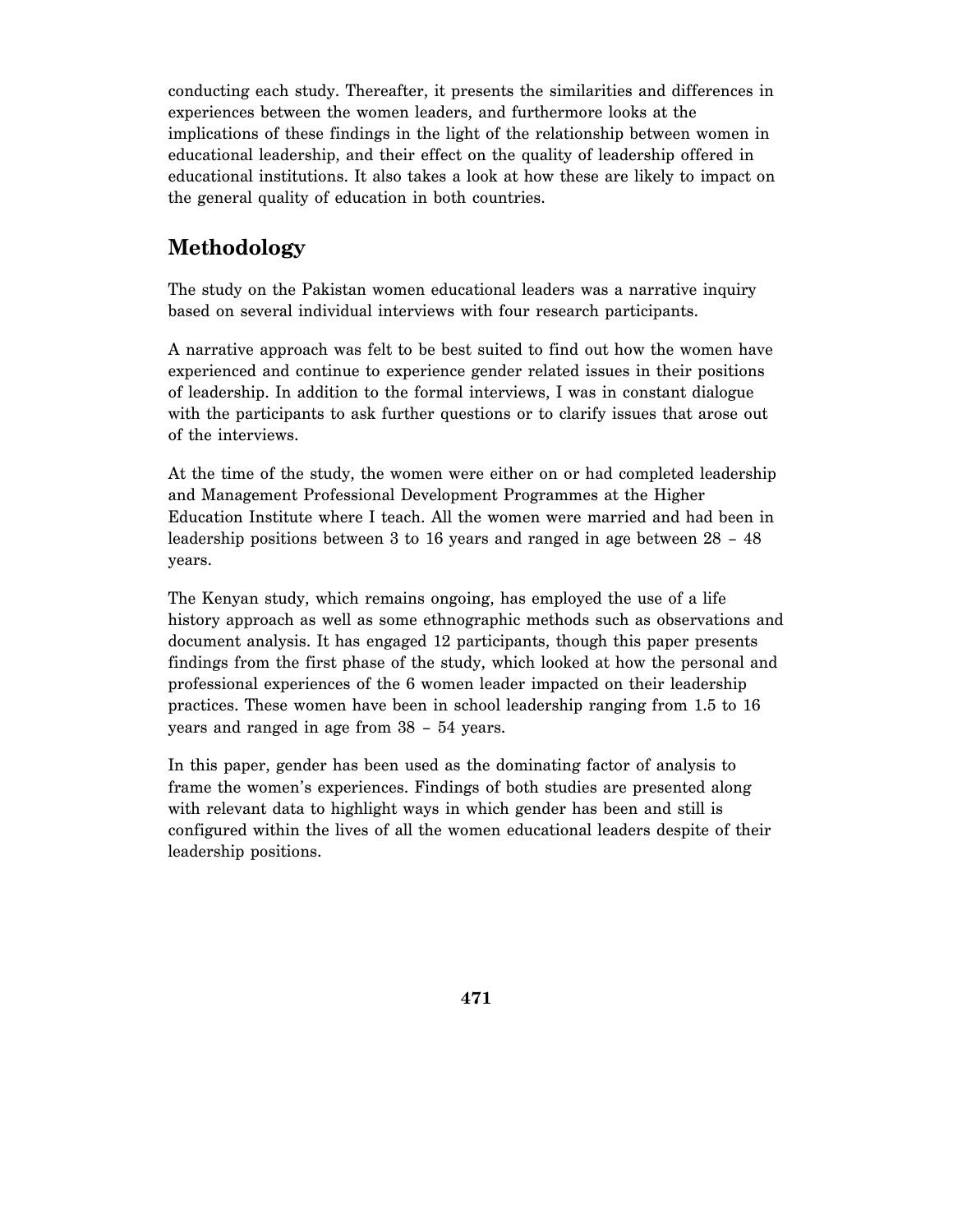### **Findings**

### **Similarities**

#### **Subtle or overt push into teaching**

With the exception of one participant in Pakistan and two in Kenya, all the participants had not gone into teaching because they wanted to, but because they were either overtly or subtly pushed into it. For instance, Nusrat chose teaching because she thought,

Being in Pakistan, teaching is the safest profession for a mother who wants to go to school with her children and come back with them. We used to finish at 12:00 pm. I used to come home, do my cooking and before my husband came at 2:00 pm my house was neat and clean, all cooking was done.

Shafia, who wanted to work for a corporate organisation, was discouraged by her father because of the hours she would have to stay at work. Instead, he persuaded her to take up teaching because teaching as a profession in Pakistan is more appropriate for women because it's not full time. "If you go to any school, it runs from 8:00 to 2:00, or 8:00 to 1:30 and then you can just go [home]."

Valerie, one of the Kenyan head-teachers, had this to say about her entry into teaching,

The missionary school where I was at had proposed that I go for nursing abroad, but my father refused. He thought that if somebody goes abroad, she won't come back. So, he suggested that I go for teaching. My father insisted but I feared teaching. I didn't like teaching…

Jennifer, another Kenyan headteacher, said,

I went to Kenyatta College for a diploma in education. I didn't get all the principles. I had only one principle and the rest were subsidiaries. So, I had to go for a diploma in education. That was not my line. I did not want to go into education. My first line was to do Law…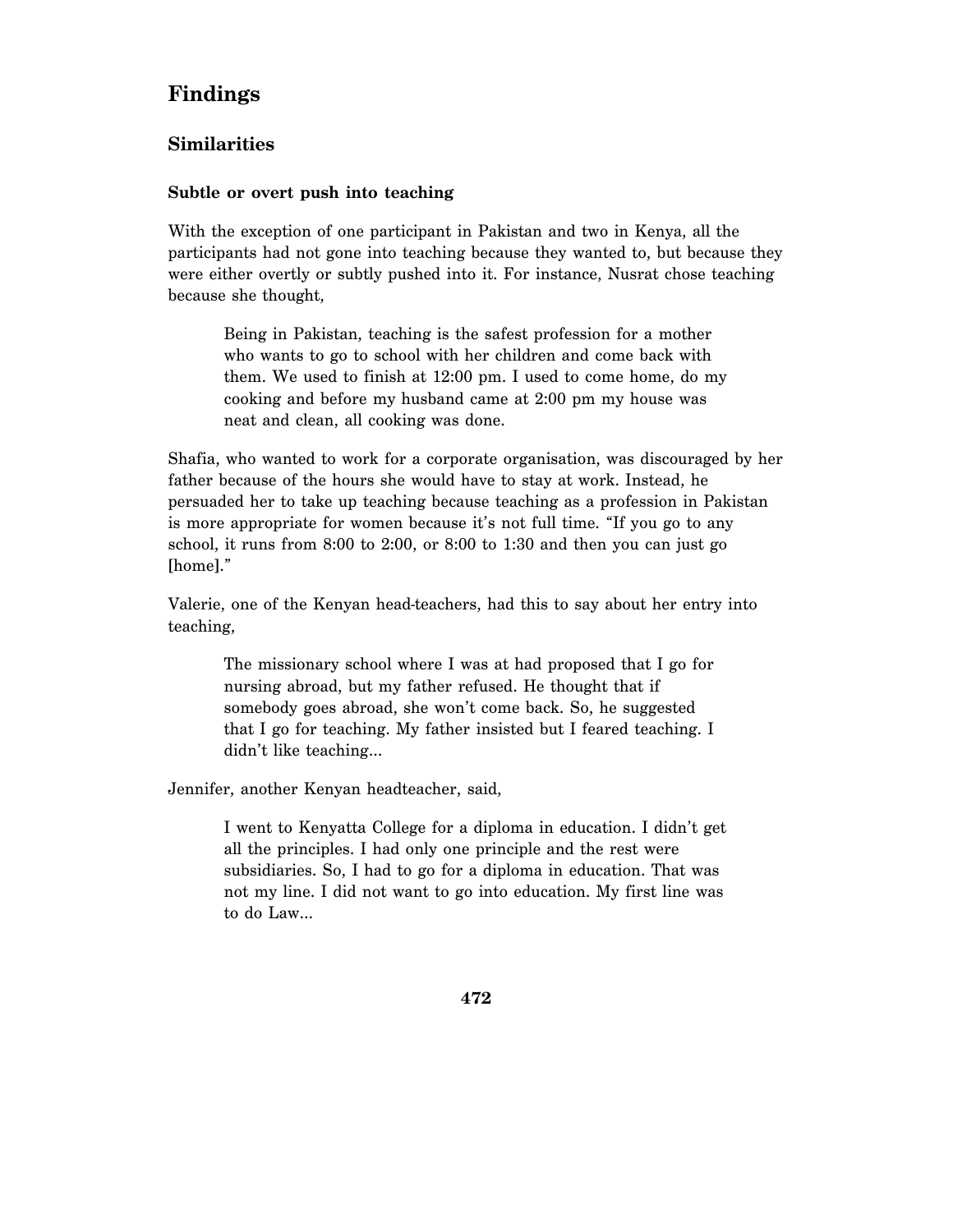#### **Men crucial to the women's inclusion and success at work**

All the participants attributed their career progress, their acceptance at their places of work and in the general society, to men. For example, Sultana attributes her rise to leadership to the school's male head-teacher and also to a male consultant who was working with the education board that managed the school she taught in. In addition, she talked of a supportive husband who would have said 'no this is enough but it was him who said yes, I should continue my education.'

Jennifer, a Kenyan head of school, shared that her career rise could largely be attributed to a former Permanent Secretary in the Education Ministry, who had met her while she was a teacher and who had believed that she was destined for greater things in education.

When he later visited the first school where I was a head, he was able to get the school money to put up more classrooms and staff houses. When I began to have problems with the then Provincial Director of Education (a woman), he ensured that I would be able to continue working without being harassed.

Zeituni, another Kenyan head, identified her former male head teacher as her mentor and one who had given her several opportunities while she was a teacher to exhibit her leadership skills. He was also the one who recommended her for promotion as a head teacher.

#### **Scepticism about women's leadership capability**

The women spoke of constant reminders that they get both from their colleagues and the wider community about their place as women. They talked about how they continually had to prove themselves at their places of work. For example, Nusrat thinks that being a leader is challenging. She points out 'I think it's not that easy to be a principal and a woman at that. To prove to be a principal you have to work. You have to prove yourself. I don't find it easy.' Sultana too, finds being in a predominantly man's world a great challenge. 'Being a woman in the crowd; among men, seniors and juniors; it is difficult to show that what you are doing is worthwhile and being appreciated.' Zeenat too finds that she experiences resistance from the male parents she comes into contact with in school. For example, she said,

Some of the fathers are very rude and use abusive language with us [female teachers]. I think the reason is that they feel that the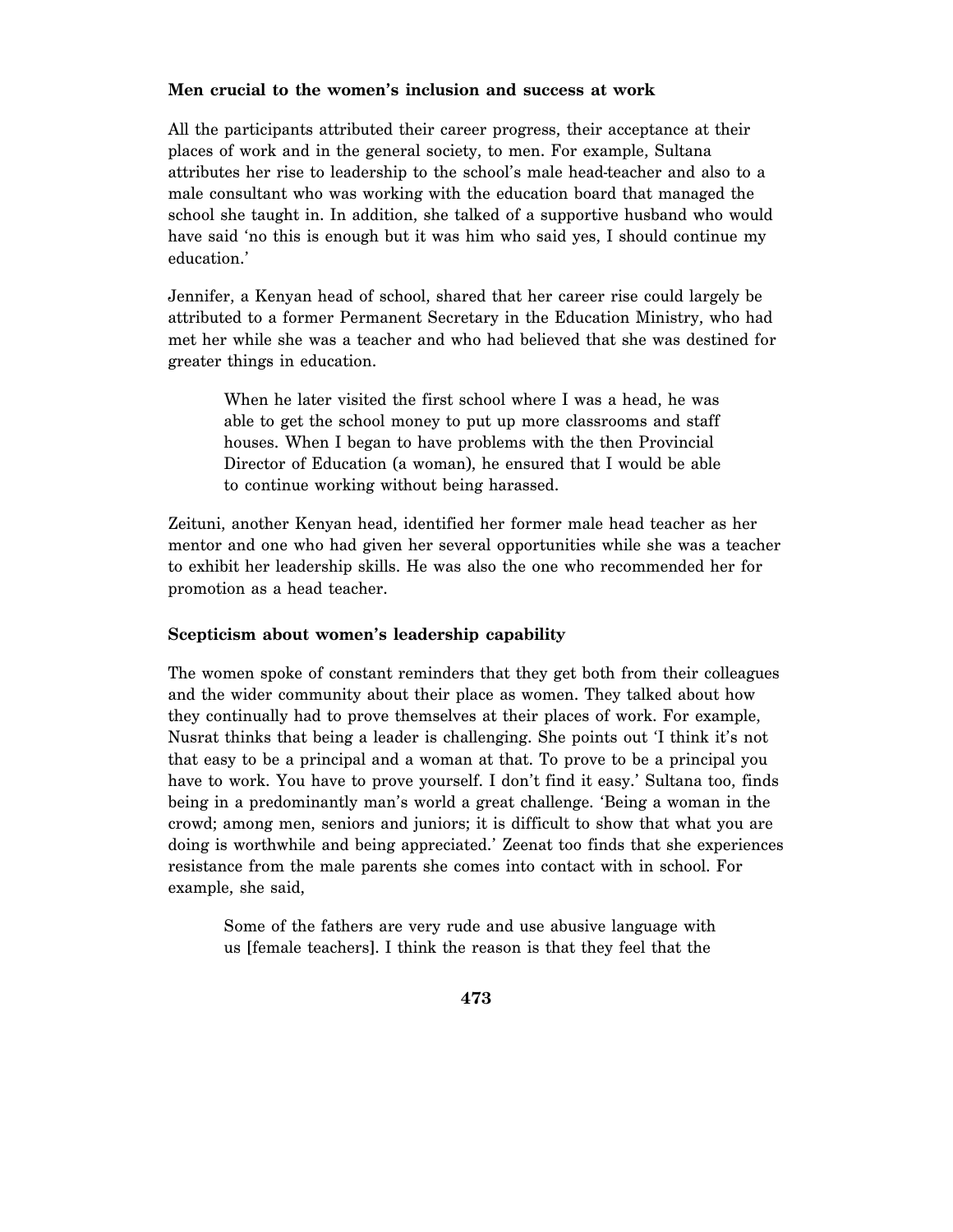person sitting opposite them is a woman and she is the weaker sex and they can say or do whatever they want and she'll be quiet because she is a woman. I think in our culture, it is difficult for some men to have a woman as a leader, to listen to her and accept her comments…

This view was also held by their Kenyan counterparts. They talked about being harassed and shouted at by male parents and one even talked of being mishandled by some of the officials of the School management committee, who seemed to feel that she was incapable of running the school without some help simply because she is a woman. 'The first time the chairman told me that, I was furious and I told him that the woman he meant was at home cooking and looking after the *shamba* (garden). Here, he was talking to a professional.'

#### **Wives and mothers Vs men as workers in the outside world**

The idea that women are basically wives and mothers, and that men are workers in the outside world is something the women have to contend with daily. For example, Shafia pointed out that one of the things she finds difficult, being a leader and a woman, is that she cannot stay late in the office because there will be questions [from her in-laws]. This is something that does not happen to her husband. Because her money does not contribute to putting food on the table, she is often questioned if she is late at school; 'it's a different story because of course my husband is taking care of us with his money. As for me, I'm not actually giving it to the in-laws or not spending it on the home.'

These views rang true for their Kenyan counterparts too. As Valerie pointed out,

I find it very hard. I leave this place late. I have to be the last to leave as I cannot leave the girls [her students] on their own. Then when I get home, I get down to preparing the evening meal and supervising my son's homework. You know our men, they don't want food cooked by the maid, so I have to do it.

#### **Choices about family relationships**

Being in positions of leadership has affected their relationships with their families. For example, for Sultana, the choice to become a leader in her field has quite often been at the expense of her family as she pointed out, 'Sometimes I would feel I was not doing justice to my children. That was the big challenge, I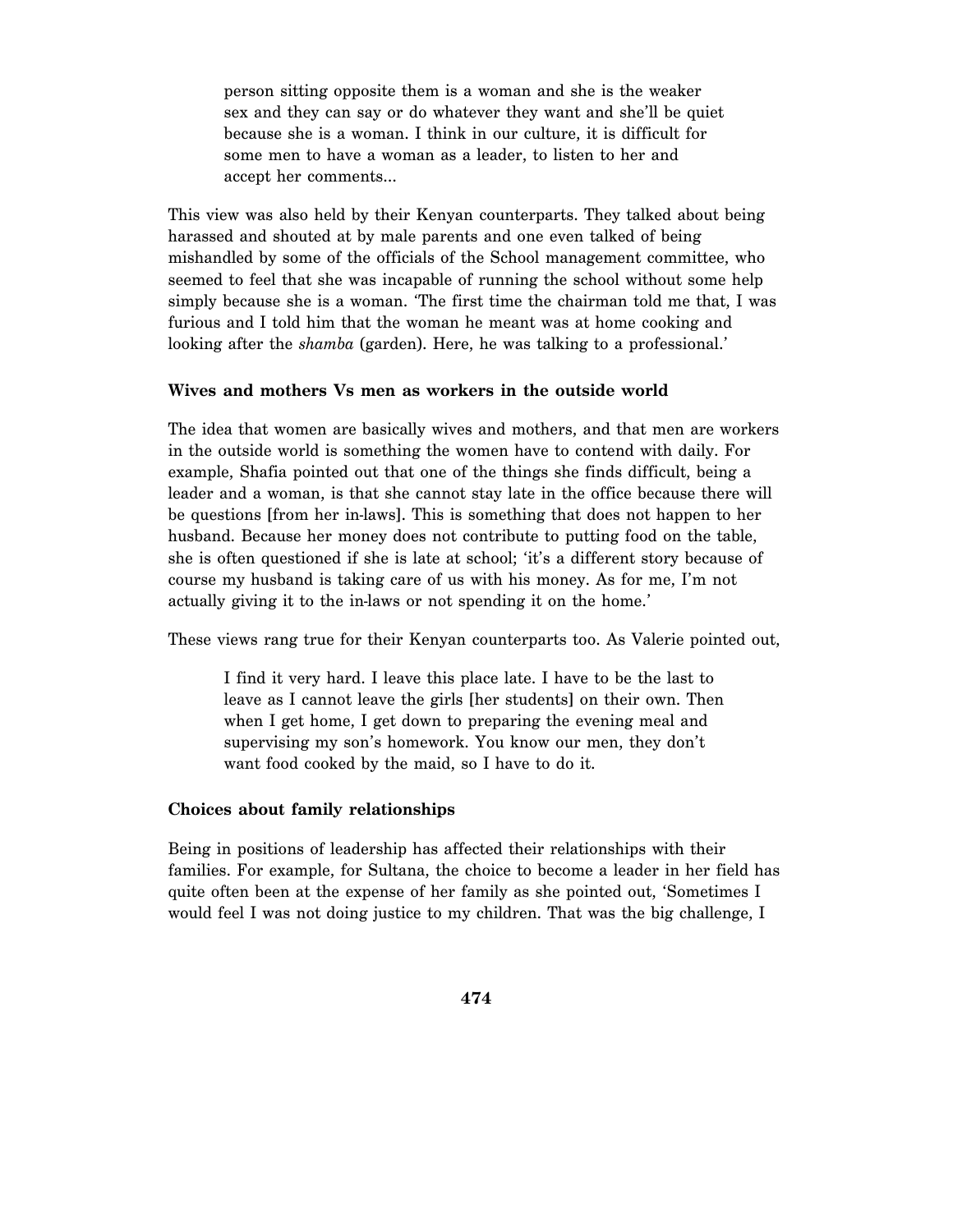think. Even Sundays, I would work. My children would suffer and my husband would be unhappy.'

For Zeenat, her decision to advance herself academically and consequently move to a higher level of leadership has meant additional work for her at home and all other quarters of her life. She pointed out,

I do get very frustrated at times with my husband and children because one of the disadvantages of being a working mother in Pakistan is that ultimately you are left with more responsibility than your husband … I find it very difficult to cope with all these expectations.

One of the Kenyan heads, Mary, stated, 'My children have had to accept me and my work. They know I can't be there all the time. I try very much but sometimes the many things I have to do means I do not get home until late and sometimes I even spend weekends in school.'

Yet Jennifer shared,

It's like you want to progress but you just can't because of the children. One of the things that I know I gave up is my education, you know, to advance my career. You wish that there would be somebody in the house to help the children but it's like I am in school when I am in the house too. So, it's double work.

#### **Impact of role models**

The participants felt that a female support system and the availability of female role leaders at the workplace are crucial for their success as leaders. As Sultana succinctly stated, 'If there were many women like me, we would be much stronger. I know they [men] would respect my ideas and there would be someone to support me morally, understand my issues.' Zeenat described the principal and owner of her school as one who 'stands by her principles. I think that is a very brave quality and I have learnt that from her.' While for Nusrat, her boss has served as a role model for her professionally as she says, 'whenever I look at her, I think she is a professional lady and this has influenced me.' She emphasizes this by saying, 'We need to work with each other. We cannot work alone. One woman cannot be strong but a group of women can be stronger.' Gladys, a Kenyan head-teacher, identified her congregation leader as a role model and had this to say, "I really admire her … She's been encouraging me. She kept telling me, 'I know you can do it. You can make a good leader'…"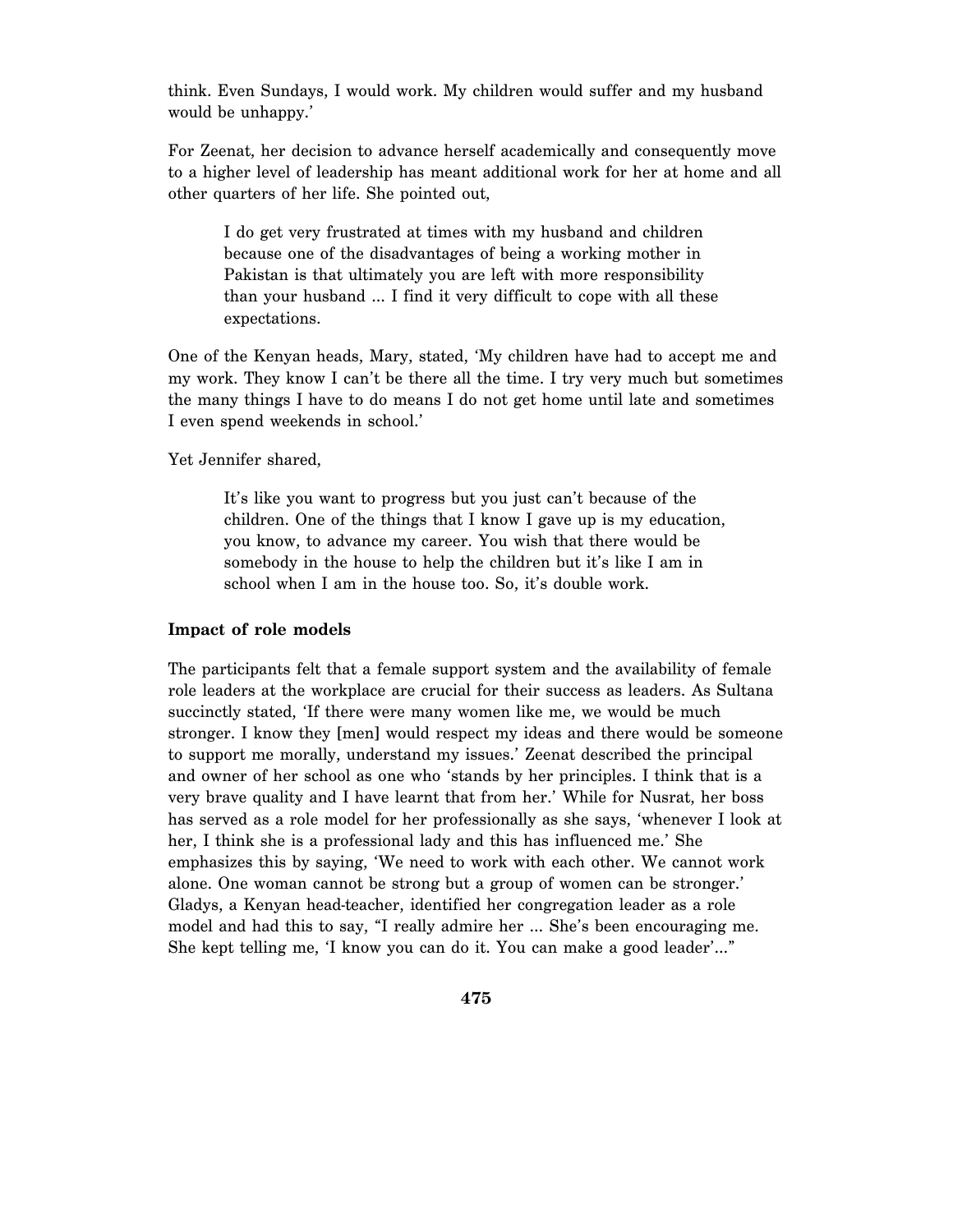Valerie pointed out that one of her role models was a female college lecturer and as a result of what she observed, she would tell herself that 'if I plan and work hard, I'll be able to be like her.' In fact she points out that she was highly influenced by the female lecturers who taught her. In fact all the Kenyan headteachers identified their teachers as being influential in helping them determine or fulfil their aspirations

#### **Impact of leadership on self**

The women were quite emphatic about the fact that working and being in leadership positions gives them a sense of completeness; of being persons on their own right. Nusrat vividly captures this when she states that she enjoyed being a leader and a working woman because 'it's not the money I'm going for. It is for the self identity. It is a satisfaction that I get.' She went on to explain that it gave her a sense of identity because, "My husband was in the army and everywhere I would go people would refer to me as Mrs. Ashfaq. I wanted my own identity as Nusrat Ashfaq and now I'm proud to say that I have got my own visiting [business] card, my own car, everything is my own. The other day my husband said he was with a group of people and they asked him if he was Nusrat Ashfaq's husband? This is self identity for me. I have proven that I'm also a human being with my own identity."

For Shafia, her desire to work stemmed from her desire to utilise the knowledge she had gained from her studies, 'my husband was established so we didn't need that much money. There was no problem like that but I wanted to work. I had done my MBA so obviously I wanted to work.'

For these women, being happy meant wanting something more out of life than that which they felt was possessed by the other women in their society. It also meant doing the best they could with the opportunities they had been given, not only for themselves but also in terms of contributing to the world in which they and the people close to them lived.

Similar views were expressed by the Kenyan heads. One of them actually sees leadership as an opportunity to 'serve; being a servant to the children and teachers.' Quite a number of them were in agreement about the status they derived as a head teacher. As one of them pointed out, 'It feels good when I go to visit my mother. People seek my advice because I am a head-teacher and when I go to a gathering whether in church or something like a fundraising activity; it feels good to be called upon to address the people. the say that the head teacher is here. Let us see what she has for us today.'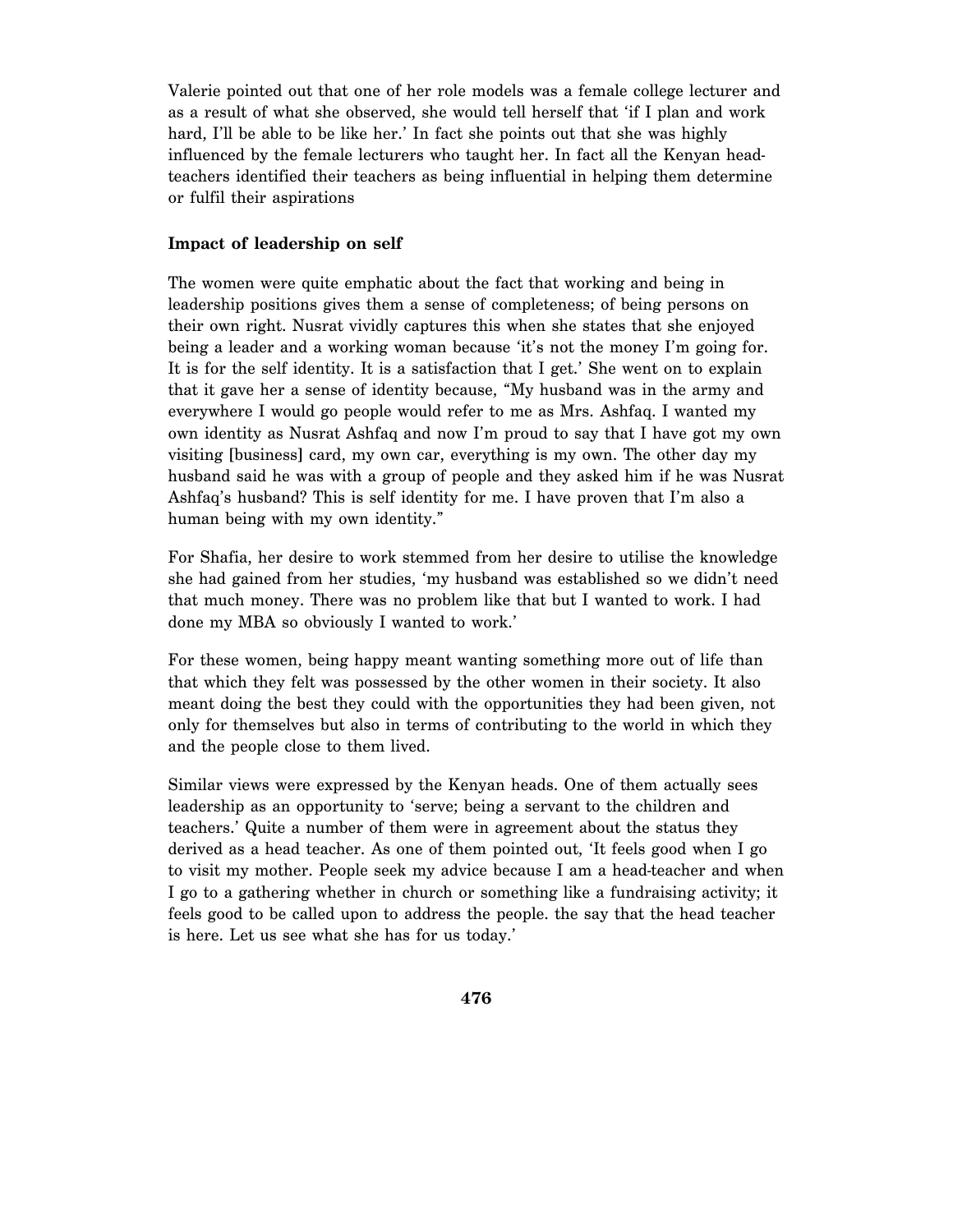### **Differences**

#### **Dominant parent figure in participants' success**

In this study, while some of the women recognised that the support of both parents was important in their achievements, amongst the Pakistani leaders there appeared to be an unequivocal recognition of the dominant influence of their fathers in their lives, especially with regard to their career ascent. For example, Sultana states, "My father loved me very much. He would encourage me from the beginning and I got confidence from him. From the very beginning, he inculcated in me this love for education."

Similarly, Zeenat also points out that, " My father, he died three years ago, was obviously the greatest influence in my life. He was much focused and the best thing was that he thought that women were equal to men."

The opposite appears to be true in the case of the Kenyan heads. The dominant parent figure seems to be their mothers. For example, Valerie shared,

My mother had a huge impact on my life; a lot because of her encouragement. My mother really worked hard that we get a good education. She was ready to dig people's shambas to get money for this education. So, I used to tell myself that surely if this lady can work so hard, what of me? She was someone who did not want to see a child not going to school. She'd always wake us up very early in the morning …

Jennifer, too, said, "My mother influenced my life a lot. She's a simple woman, very hardworking. I watched her as I grew up. I watched the way she would supplement my father's income as he was the sole bread winner. She was a hard worker and she has taught us to work hard."

#### **Challenges to leadership by colleagues**

All the Pakistani women found that challenges to their leadership roles stem from the men they come into contact with. For example, Sultana found that her male colleagues were uncomfortable with her leadership position and as a result interfered with the execution of her duties. She stated, "I had no problem in dealing with women teachers but actually men did not want to see me in that position. I remember that one day I was conducting a workshop and the male teachers they just spoke and raised issues only for the sake of not letting me do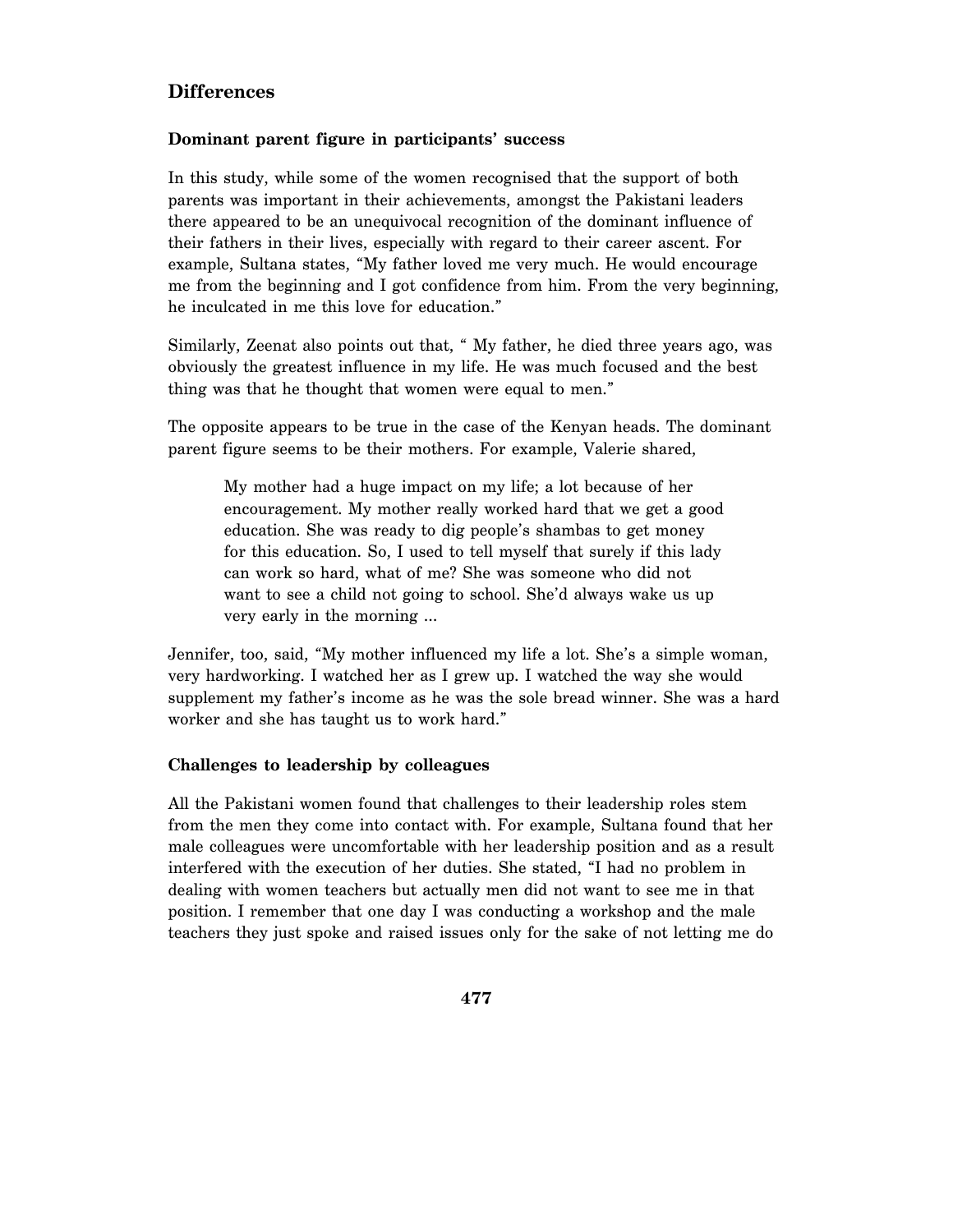that workshop. They quarrelled with me and did not allow me to do it. If there was a man in my place, they would have allowed him [to conduct the workshop]. I was a women and so not important."

Yet their Kenyan counterparts were of the opposite view. For example, Valerie had this to say,

I enjoy working with the male teachers because I have found that the men concentrate more on their work than the ladies. Women talk a lot and waste a lot of time. When it comes to discussion men are open. They'll say point blank, 'Madam, this is ABC…' But that is not so with the lady teachers… Another thing about ladies is that they like to be coaxed. When she knows how to do something then she wants you to beg and persuade her and that I find irritating.

Alice said, 'So far, from what I have seen in women's leadership, the ladies create obstacles. They would rather support male leaders. So, I don't know whether it is something that is in the ladies.'

#### **Impact of cultural traditions**

In Pakistan, being a woman means acting and existing in certain ways. These ways are learnt early in life as they largely determine the level of acceptance and the place of a woman in the society. They shape the way the girls/women socialise in their families and in the larger community as females. This, sadly, has the potential to limit the capability of the girls/women to develop to their fullest promise. For example, Sultana said,

From the very beginning, my mother used to tell me that 'you are a girl and you have to live within certain limitations.' When I grew up, our society expected us to behave in a certain manner, like to wear a 'dupatta' [a piece of cloth used to cover the head and bosom] and when we walk, look down and not in front and not to be so bold and not to talk very much. I would speak much at home but when I grew up I would not talk much with my father and with my brothers; instead I would remain silent most of the time.

This was noticeably absent among the Kenyan heads. They claimed not to have experienced overt pressure to conform to traditionally acceptable behaviour either when growing up or when they became leaders. For some, they actually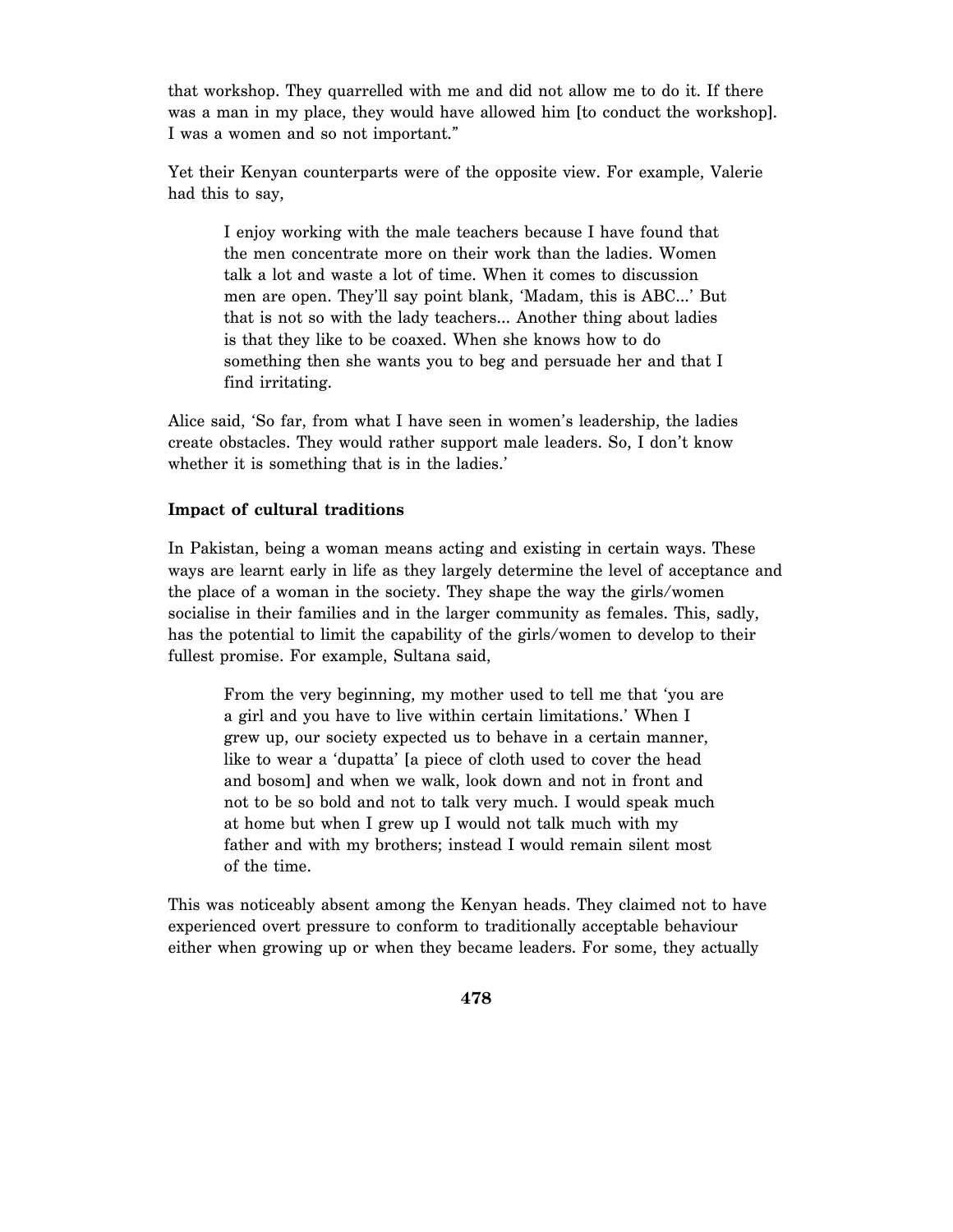broke expected traditional norms. For example, Valerie talked of having refused to get married early and bluntly told her suitor and father that she wanted to continue with her education.

#### **Head-teacher Roles**

Teaching forms an important part of the head-teacher's roles in Kenya. Indeed all the Kenyan head-teachers told me that they had to teach, not only because it is a requirement by the ministry, but also because they had to be role models for the teachers they managed. All of the heads were unanimous in their agreement about teaching being the most enjoyable part of their work and their passion for teaching and caring for the children under their leadership rang out very strongly throughout our interviews. This, and some of things that I observed them doing in the school further showcased their desire for teaching. Though the Pakistani heads seemed passionate about their work, teaching as an important aspect of their work was not talked about at all in our discussions.

#### **Impact of religion in leadership practices**

The place of religion in the women's lives is not an aspect that I set out to investigate. However, in my interviews with the Pakistani women, no mention was made of religion and its place in their lives or leadership practices at all. However, among the Kenyan head-teachers, religion and spirituality constantly cropped up in our discussions. Religion seemed to play a dominant role in their lives as well as in the way they related to their teachers and students, and this was something that both of the said seemed to pick on. I observed several prayer days in schools; some of the head teachers spoke of leadership being a God-given position and hence one needed to always focus on God when heading a school. Jennifer, in particular, had this to say about her leadership position,

I knew that it is God who took me there and it is God who is going to take me out. And when I went to the next school, it was the same thing. And even when I came to Matuga, it was the same thing. When I wanted to leave, I couldn't. So, I want to believe that even here, where I am I will leave at God's time. God is the centre of my being.

### **Implications**

The findings shared above have several implications for educational leadership as well as the kind of education offered in schools in Kenya and Pakistan.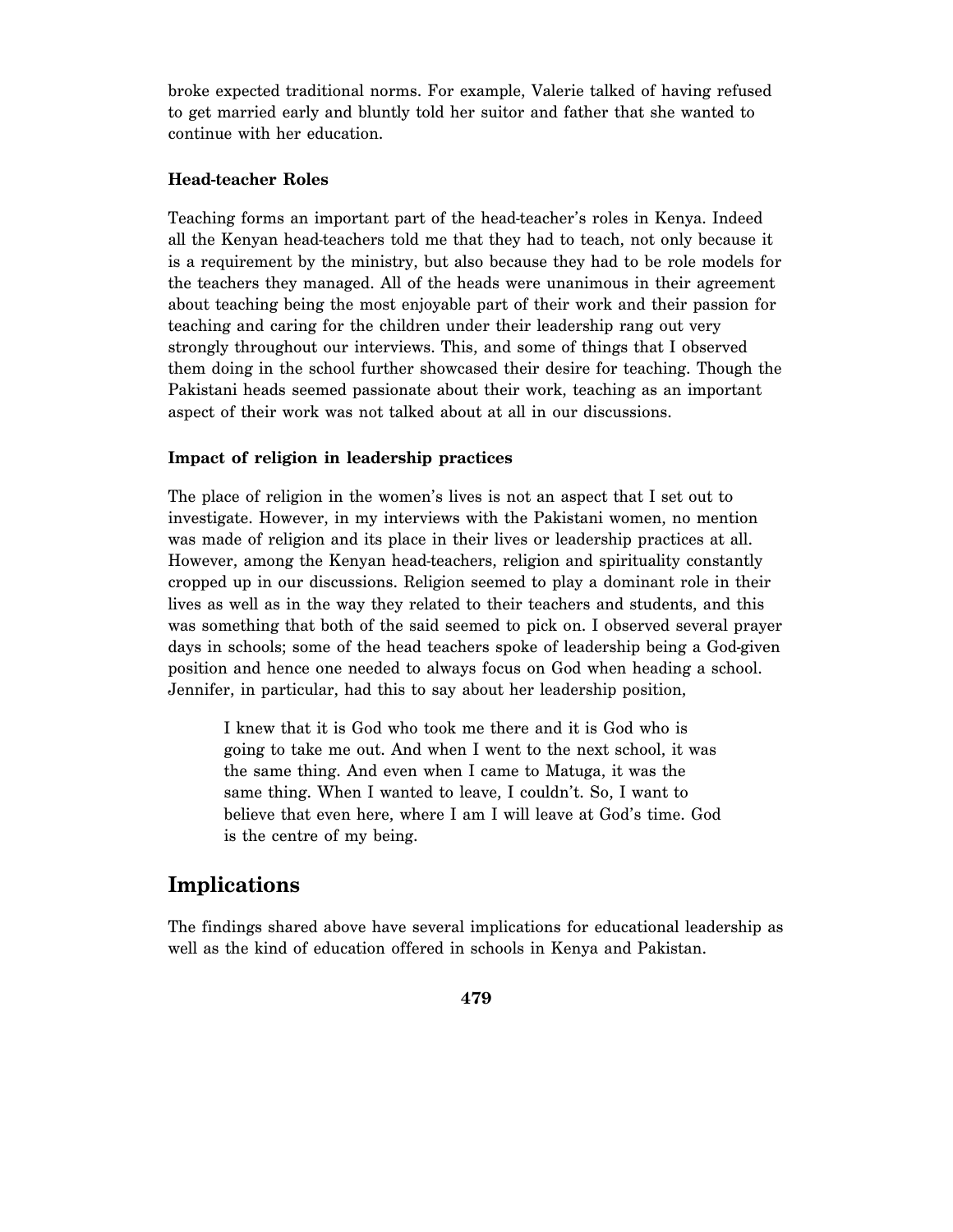The women's experiences illustrate to a large degree that gender roles are socially defined. However, the women participants show that these roles are not static, and can be challenged and redefined. The experiences of the women in this study seem to imply that as socially constructed beings, their choices were never wholly free; however, as individuals, regardless of the pressures set upon them, they resisted being individuals who were merely 'acted upon.' They were able to make choices, even if limited, and effect change. This therefore, seems to imply that schools can be sites where gender roles can be challenged and reshaped. While both the Pakistani and the Kenyan governments' have been making vigorous attempts to increase girls' access to education, this education can only be worthwhile if it is quality education that is being offered; and if it allowed both the girls and boys equal opportunities in developing themselves to their maximum potential. Also, if schools do not indicate to girls that the sky is the limit as they so often do with boys, it is inevitable that women will find it difficult to take up leadership positions. This seems to suggest that without explicitly addressing the underlying assumption of gender equality on one hand, through the overt and covert curriculum in schools, and by accepting the implicit cultural norms and values on the other, school leadership in Pakistan and Kenya may continue to bewilder and exclude women. With regard to the education of the wider school communities on gender equality, there seems to be an indication (from the data shared above) that in Pakistan men will have to be central in programmes that seek to develop this awareness. While in Kenya, though men might be part of this target, there is need to develop a sense of appreciation and confidence in women as a whole, to accept their fellow women in leadership roles, as well developing leadership skills within the women themselves.

As shared earlier, most of the participants went into teaching either because of pressure from their parents or because they had no choice. While their initial reasons for joining the teaching profession confirm the much offered view that teaching has traditionally been seen as an appropriate job for women; offering 'quasi-familial roles and identities around a core of male hierarchies and privileges' (Newman, 1994, p. 193) and that in Pakistan and to some degree in Kenya, it "is seen to be 'safe and suitable' through its compatibility with traditional norms and lifestyles," (Sales, 1999).

This not only raises questions about women's desire to get into leadership positions, which often require long hours at work but also raises questions about the quality of teaching offered by 'reluctant' teachers. It is often argued that teaching calls for passion, commitment and good training; core values that help distinguish professionals from any run of the mill 'quacks'. Whilst it is possible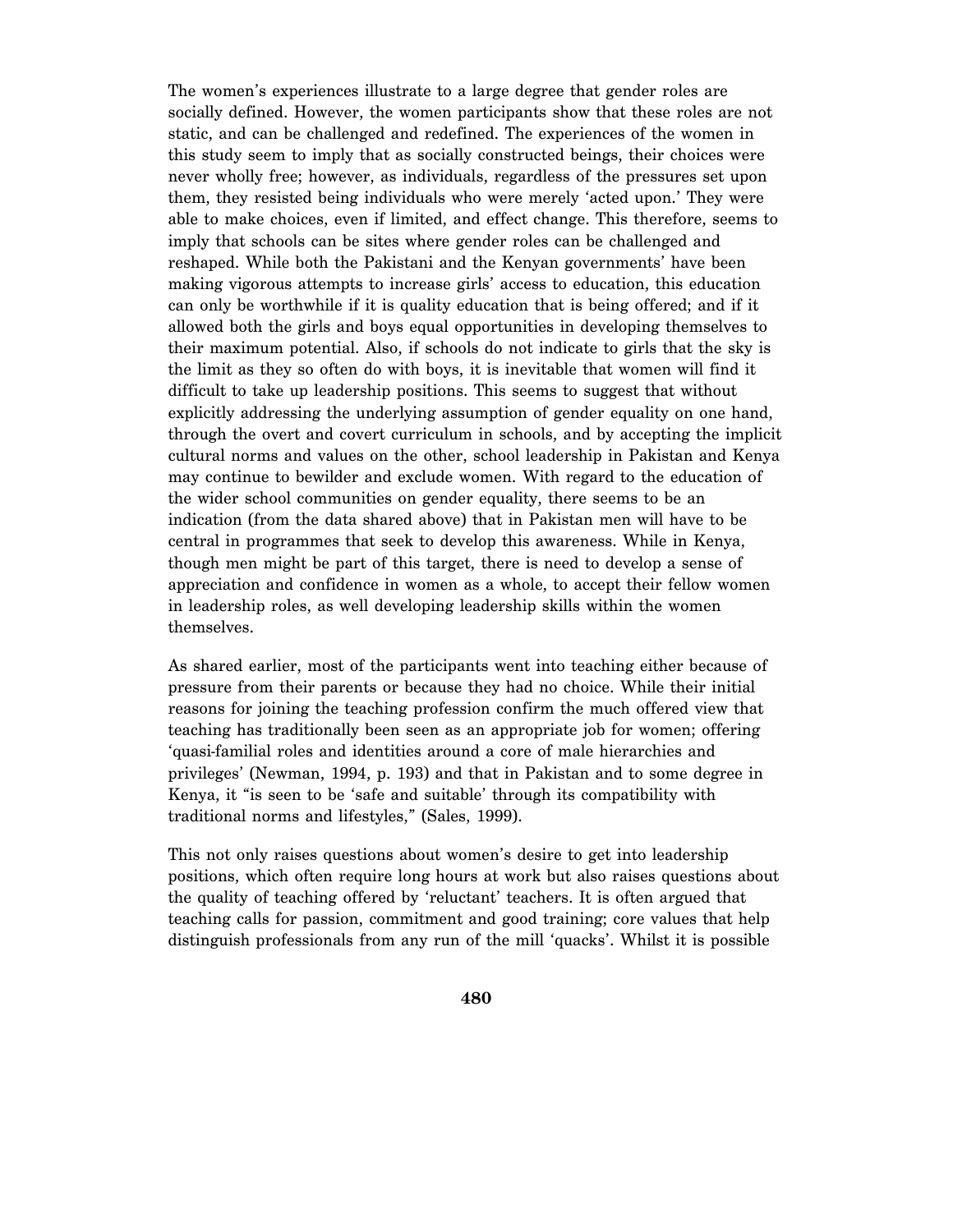for the 'reluctant' teachers to change their stance as the women participants in the study did, our schools would be much better off with willing teachers right from the commencement of their teaching practice. This is especially important given that all the Kenyan heads were unanimous on the part played by their teachers in fulfilling their aspirations.

While all the women participants demonstrate that they can succeed on male terms, a number of competing discourses coupled with the overall societal culture ensure that their work patterns in actuality replicate that of the average Pakistani or Kenyan woman. Yet, these women, who clearly are strong women, are not representative of the average Pakistani or Kenyan woman. All of them possessed an understanding of the societal forces that shape and determine their existences. Nonetheless, like any average married Pakistani or Kenyan woman, working or not, they take the major responsibility for the family and the home.

While this may not present a problem at the moment, it may do so if more women take on leadership roles. Women, who take on leadership roles in schools, may have to choose career over family since the nature of educational leadership as it currently stands is very demanding. Women may have difficulty reconciling both their roles as mothers and school leaders. Indeed, the married participants, both in Kenya and Pakistan, explicitly expressed their regrets and frustrations in trying to balance both aspects of their lives; while the single women, though they admitted that it was a challenging job, felt that they could cope. This is subtly unjust because leadership does not seem to present men with similar situations.

Whilst both the governments of Pakistan and Kenya are making concerted efforts to increase female participation in schools, such actions may be of no value to women if schools are not made more work friendly for females hers by putting in place certain structures or practices. The Pakistani or Kenyan female head-teacher is not likely to discard her motherly responsibilities just because of her leadership responsibilities.

However, what is likely to happen is that her responsibilities both as a mother and a school leader may not be carried out effectively. Putting in place support structures, such as crèches where possible, and enacting school gender policies that take into account the needs of females seems to be the way to go.

Finally, all the participants in both studies were explicit about the need to have courses that would help them prepare themselves as leaders, as they often found themselves suddenly thrust into difficult jobs, or identified for their leadership skills that they didn't seem to be aware of.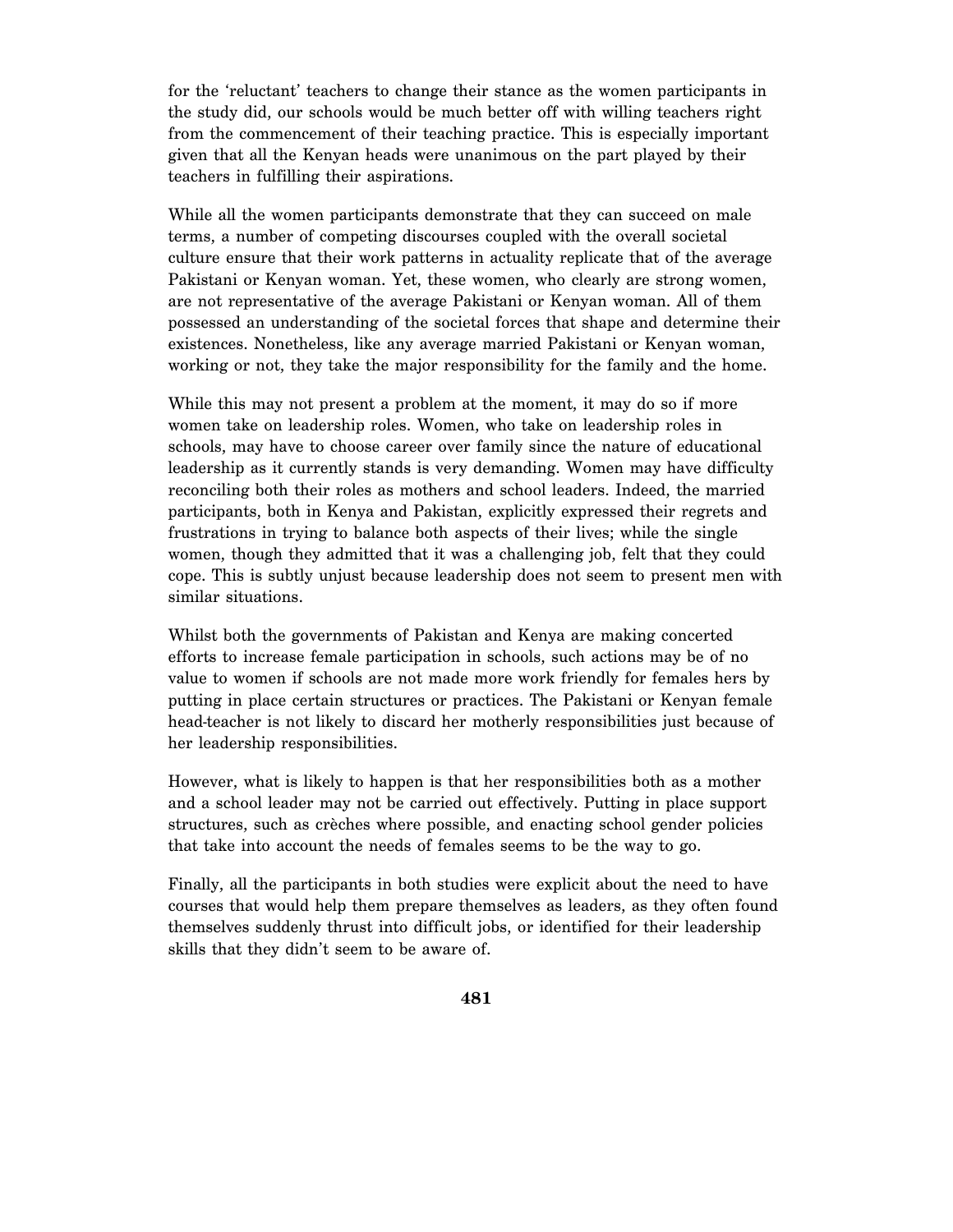However, a quick look at some of the in service courses offered to head-teachers, including those offered by our own institute, showcases one major shortcoming: enhancing the head-teachers' teaching skills.

My observations of some of these heads in the classroom revealed that though they were strong in their content and seemed to command their students' full attention, their teaching skills seemed limited. I particularly felt that not much was done in the area of using teaching methods that would move towards enabling the boys and the girls to develop their leadership skills, express their views and so on. If these head teachers are to be model teachers then this is an aspect that cannot be ignored.

## **Conclusion**

Although the findings from this study cannot be generalised to women in educational leadership in Pakistan and Kenya, the experience provide us with the lens to examine the power structure and the norms of the education systems in Pakistan and Kenya. The findings above demonstrate that there are unexamined conceptions and practices that marginalise or exclude women from leadership in education in both Pakistan and Kenya.

They also demand awareness of the circumstances within which women attempt to flourish as leaders. From the experiences shared by the women, this paper suggests that if leadership is to become inclusive, understanding what holds women back is paramount to overcoming these obstacles and improving their access to and participation in leadership.

On the whole, this study serves to remind us that it is not important whether a man or woman leads a school, but rather a recognition and legitimization of women in leadership in every sense of the word is what matters. Perhaps, it is now time in Pakistan and Kenya to accept a more encompassing view of leadership that is more accommodating of the perspectives and experiences of women.

# **References**

Brown, M., & Ralph, S. (1996). Barriers to women managers' advancement in education in Uganda. *International Journal of Educational Management, 10*(6). pp. 18–23.